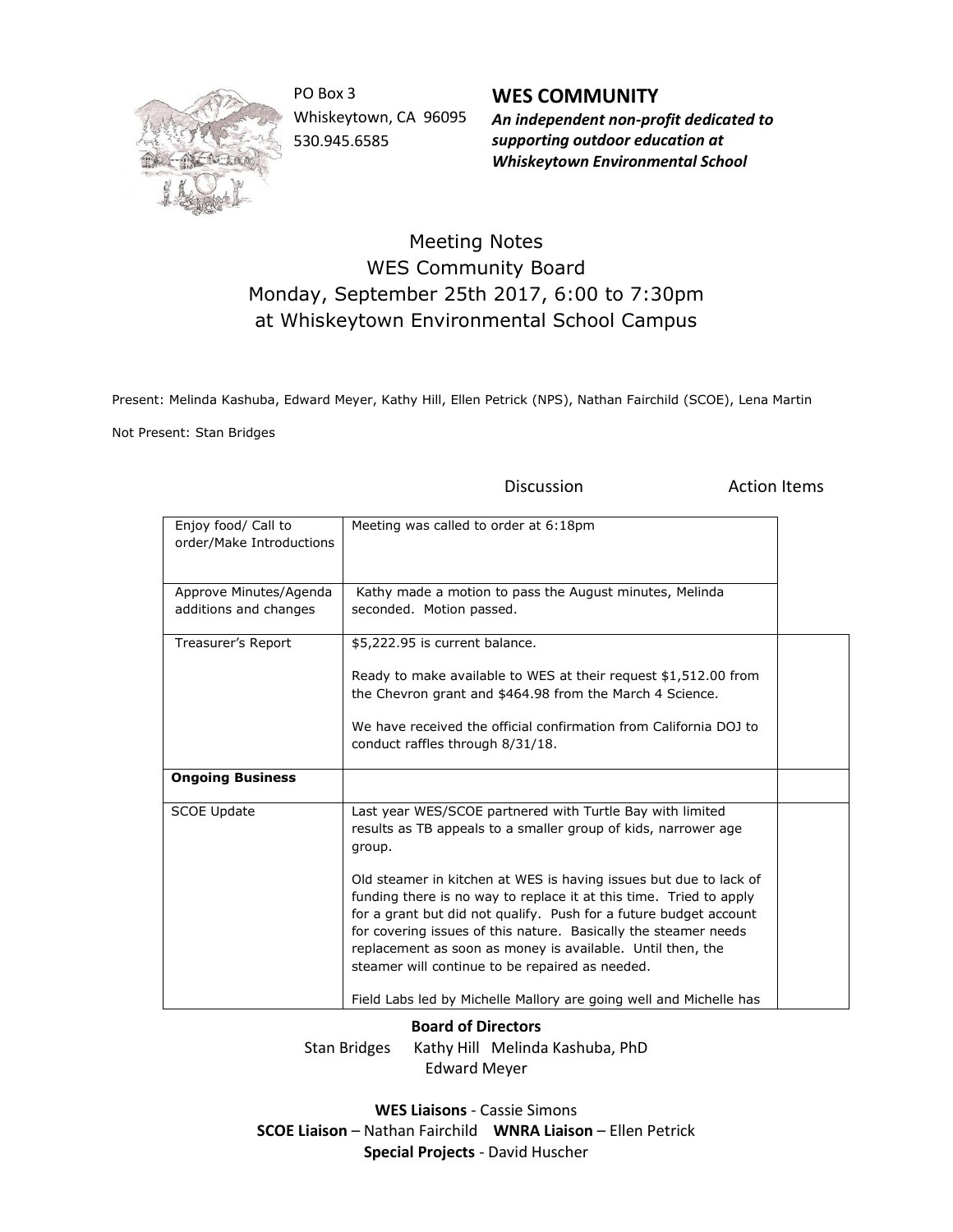|                                  | a great deal of enthusiasm and energy to bring to the program.<br>Two other staff employees are well suited to the position and will<br>likely be long term in the positions. The programs are being<br>tailored to spending more time in and around the water as this is<br>what has been most popular in the past while still holding true to<br>the new standards. Some portions of the program have been<br>changed to ensure that there is a good balance of both fun and<br>learning. Getting feedback and refining things constantly,<br>everything has been revamped for this semester K-4 <sup>th</sup> .<br>SCOE had a shorter video made to advertise WES that they<br>envision will be the lead-in for in school programs as they try to<br>grow the program. |  |
|----------------------------------|---------------------------------------------------------------------------------------------------------------------------------------------------------------------------------------------------------------------------------------------------------------------------------------------------------------------------------------------------------------------------------------------------------------------------------------------------------------------------------------------------------------------------------------------------------------------------------------------------------------------------------------------------------------------------------------------------------------------------------------------------------------------------|--|
| <b>WNRA Update</b>               | Harvest Fest went very well with a smaller crowd in attendance<br>than previous years, which made for an easier time managing<br>guests and activities.                                                                                                                                                                                                                                                                                                                                                                                                                                                                                                                                                                                                                   |  |
|                                  | Ellen is ready to make a report and request changes to 3 signs to<br>reflect the requested name to change regarding<br>NEED/Whiskeytown Environmental School.                                                                                                                                                                                                                                                                                                                                                                                                                                                                                                                                                                                                             |  |
|                                  | Musician Craig Chaquico is doing a project recording music and<br>natural sounds in a number of National Parks. As part of the<br>project he wanted to record children on WES campus, but due to<br>privacy concerns and permissioning challenges, the idea was<br>passed over.                                                                                                                                                                                                                                                                                                                                                                                                                                                                                           |  |
|                                  | 70 people showed up for the Whiskeytown volunteer dinner.<br>Largest group is the kayak program volunteer group. Very<br>dedicated, enthusiastic, and motivated group that is a good<br>resource to draw from in the future.                                                                                                                                                                                                                                                                                                                                                                                                                                                                                                                                              |  |
| Giving Tuesday                   | Kathy and Melinda are attending a Webinar on 9/26/17 that will<br>give more insight and info on how to get set up officially for<br>Giving Tuesday. Giving Tuesday event will be cutting checks for<br>the proceeds on 12/18/17.                                                                                                                                                                                                                                                                                                                                                                                                                                                                                                                                          |  |
| Quilt Raffle                     | Kathy will be doing the online raffle which Board voted to approve<br>at 12/16 meeting.                                                                                                                                                                                                                                                                                                                                                                                                                                                                                                                                                                                                                                                                                   |  |
| Shasta County Arts<br>Council TV | Melinda sent a thank you note to SCAC for putting our video up<br>on their broadcast channel. The video is currently running twice a<br>day at various different times as their programming schedule<br>allows.                                                                                                                                                                                                                                                                                                                                                                                                                                                                                                                                                           |  |
|                                  | SCAC is starting a video class this year and are interested in<br>knowing if they could come out and film the WES program. This<br>is a possibility as long as the proper protocols are followed<br>regarding on campus guests and privacy and permissioning<br>releases.                                                                                                                                                                                                                                                                                                                                                                                                                                                                                                 |  |
| Facebook/Twitter/Website         | Nathan said to feel free to give him content for SCOE's WES<br>Facebook page if we like.                                                                                                                                                                                                                                                                                                                                                                                                                                                                                                                                                                                                                                                                                  |  |
|                                  | Melinda and Edward have started the process into researching<br>other options for website hosting, construction, and maintenance.                                                                                                                                                                                                                                                                                                                                                                                                                                                                                                                                                                                                                                         |  |